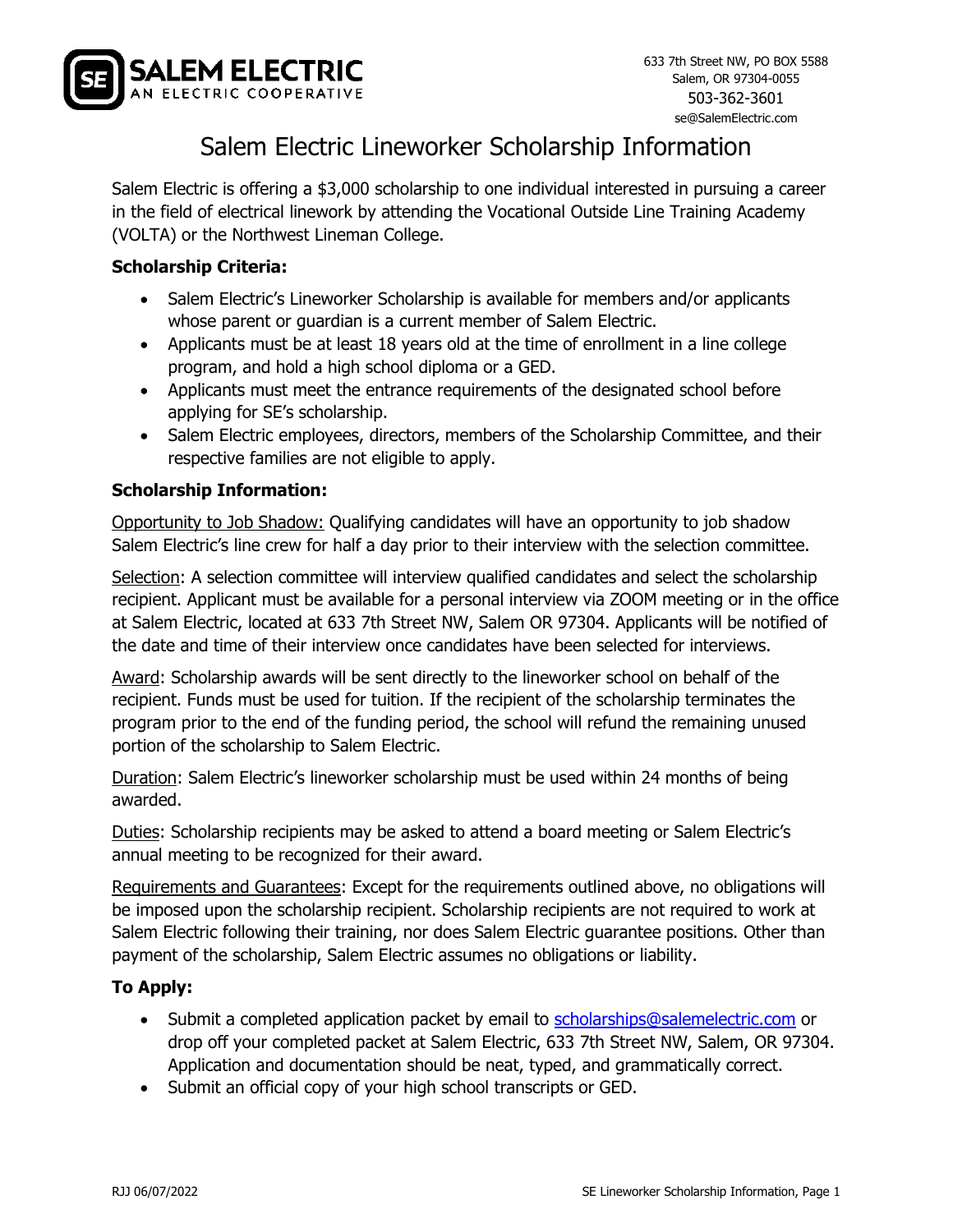- Provide three letters of recommendation. One recommendation letter must be from an instructor or counselor at the educational institution you currently or formerly attended. The second letter must be from a community member. The third letter can be from a personal reference who is 18 years or older.
- Submit a 250-500 word statement describing why you are a good candidate for the lineworker scholarship.
	- $\circ$  Why are you interested in pursuing a career as a lineworker?
	- o What skills do you have that you believe would carry over into the lineworker field?
	- $\circ$  Describe your short and long-term goals and how you plan to achieve them.

This information is also available at SalemElectric.com/programs-services#scholarships. If you have any questions, call the Salem Electric office at 503-362-3601 Monday–Thursday between 7:30 a.m. and 5:30 p.m.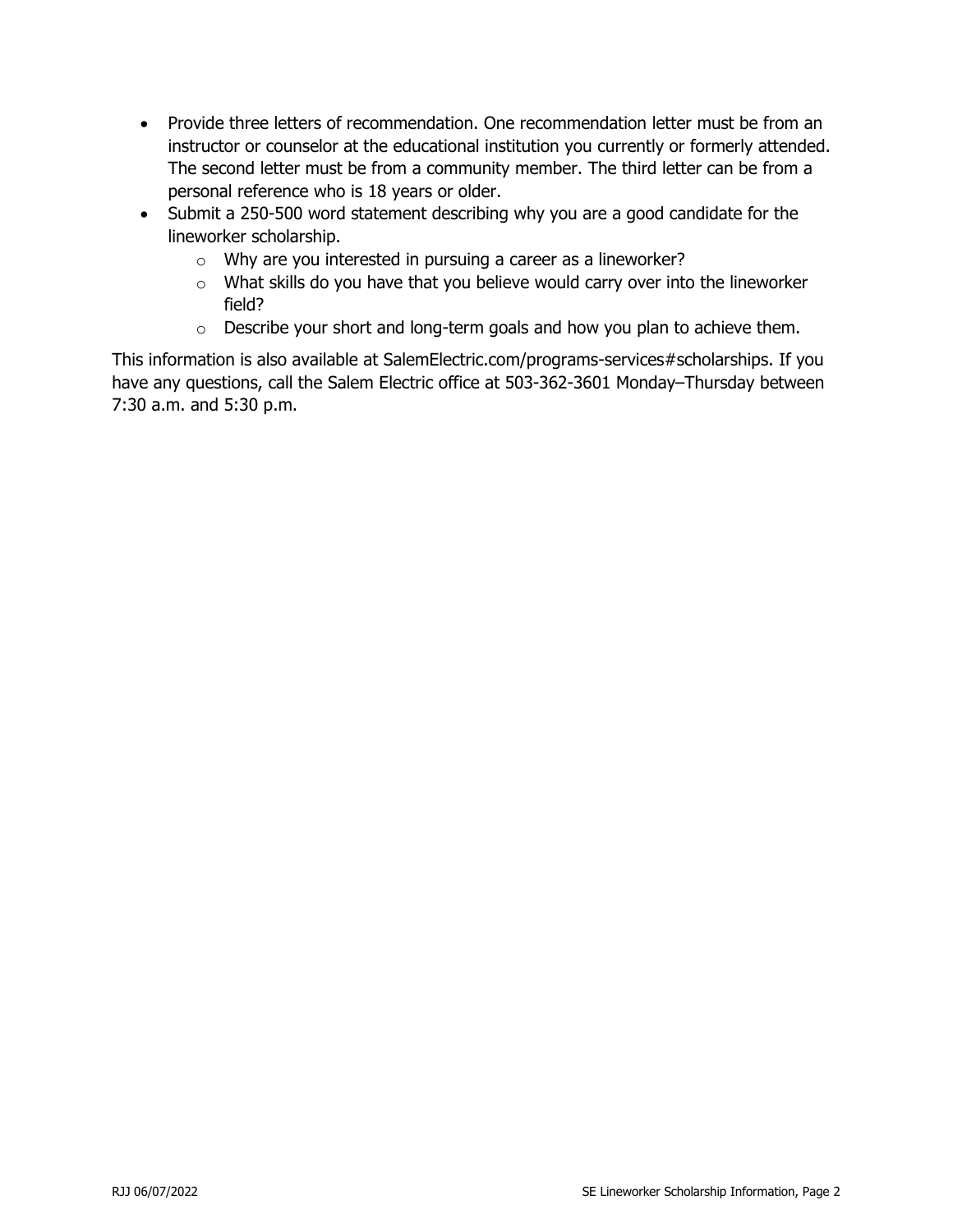

# Salem Electric Lineworker Scholarship Application

| 1. Applicant Information | Date of Birth ____________________ |  |
|--------------------------|------------------------------------|--|
|                          |                                    |  |
|                          |                                    |  |
|                          |                                    |  |
|                          |                                    |  |
|                          |                                    |  |
|                          |                                    |  |

You may include separate documentation with the following information if additional space is needed. Documentation should be neat, typed, and grammatically correct.

## **2. Education**

Applicants are required to submit an official copy of their high school transcripts or GED. Please list any extracurricular, in-school activities, or clubs you've participated in (band, drama, math, sports):

## **3. Work Experience**

Please list your work experience (employer name, job title, brief description of duties/skills needed, length of service, etc.). Applicants may attach a resume to fulfill this section.

#### **4. Additional Information**

Please list any honors, recognitions, or certificates you have received: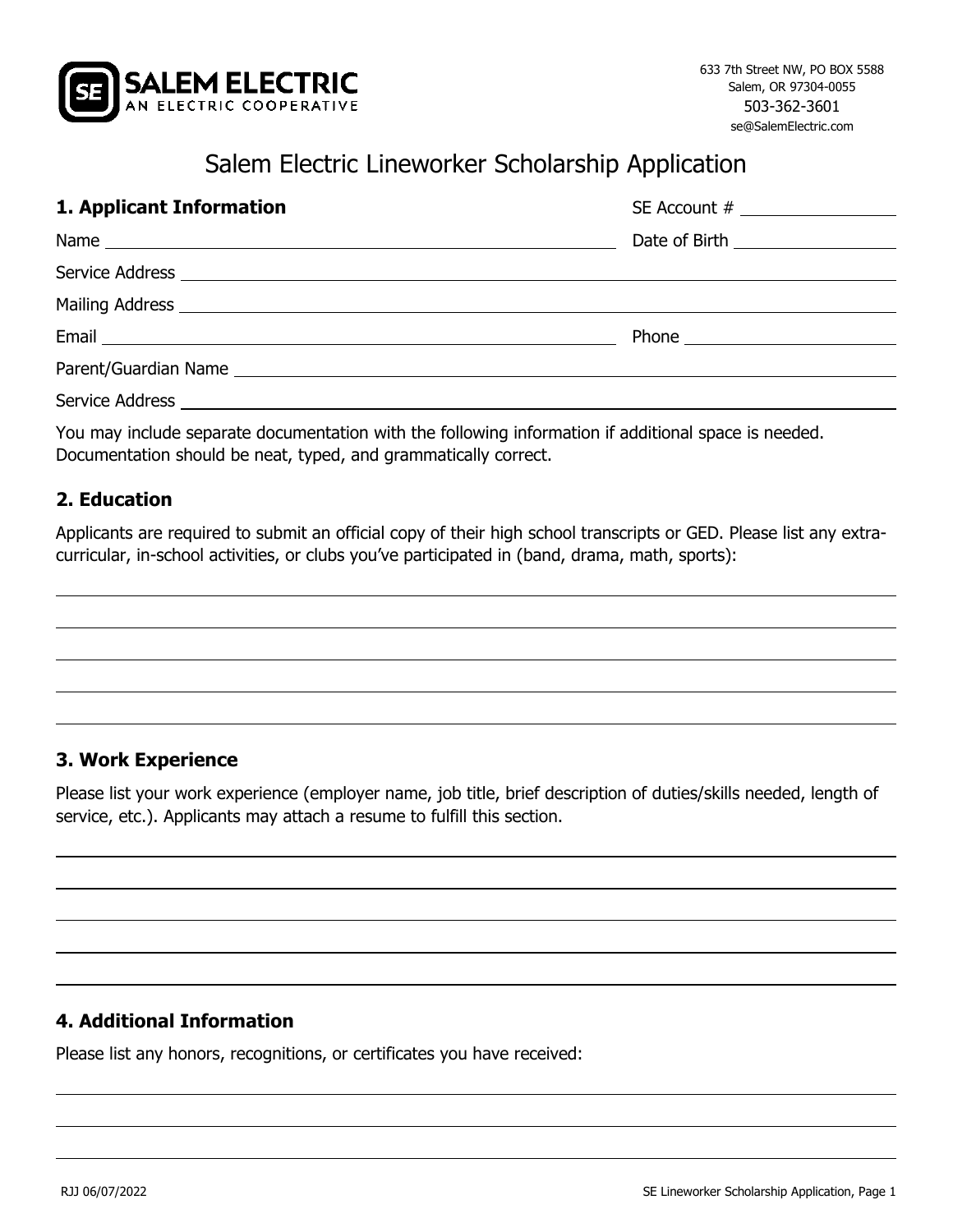Please list any community or volunteer activities, events, or organizations you have been involved with:

# **5. Scholarship Statement**

On a separate page, please describe why you are a good candidate for the lineworker scholarship (approximately 250-500 words). Documentation should be neat, typed, and grammatically correct.

- Why are you interested in pursuing a career as a lineworker?
- What skills do you have that you believe would carry over into the lineworker field?
- What are your short and long-term goals and how do you plan to achieve them?

# **6. Letter of Recommendation Information**

Applicants are required to submit a total of three letters of recommendations. One recommendation letter must be from a teacher, professor, or counselor at the educational institution you currently or formerly attended. The second letter must be from a community member. The third letter can be from a personal reference that is 18 years or older.

Letter of Recommendation 1 (instructor, professor, or counselor)

| Contact's Name                                |  |
|-----------------------------------------------|--|
|                                               |  |
|                                               |  |
| Letter of Recommendation 2 (community member) |  |
| Contact's Name                                |  |
|                                               |  |
|                                               |  |
| Letter of Recommendation 3 (personal/other)   |  |
|                                               |  |
|                                               |  |
|                                               |  |